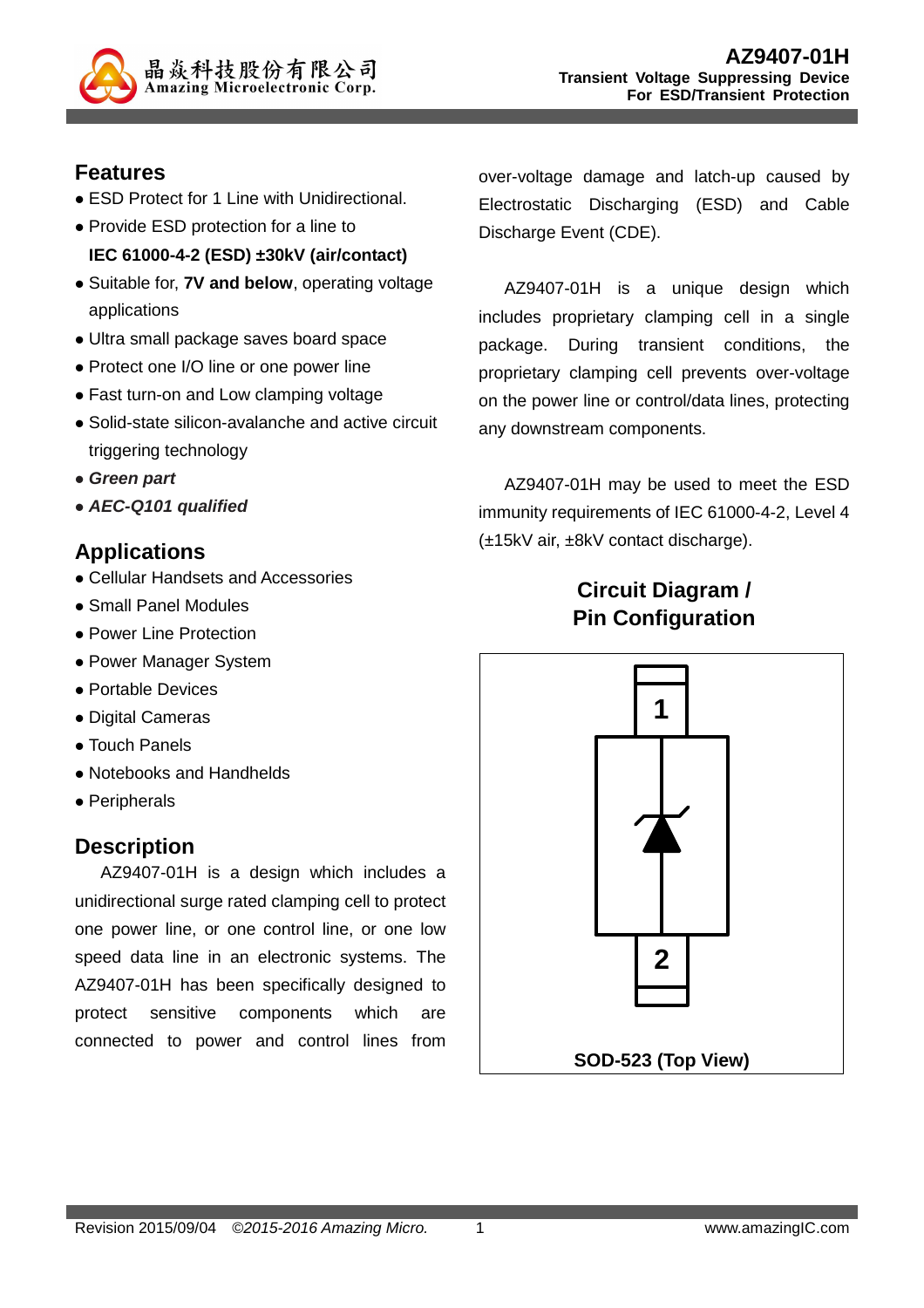

## **SPECIFICATIONS**

| <b>ABSOLUTE MAXIMUM RATINGS</b>                |                                      |                 |              |  |
|------------------------------------------------|--------------------------------------|-----------------|--------------|--|
| <b>PARAMETER</b>                               | <b>SYMBOL</b>                        | <b>RATING</b>   | <b>UNITS</b> |  |
| Operating Supply Voltage (pin-1 to pin-2)      | $\mathsf{V}_\mathsf{DC}$             | 7.7             | V            |  |
| pin-1 to pin-2 ESD per IEC 61000-4-2 (Air)     | $V_{ESD-1}$                          | ±30             | k٧           |  |
| pin-1 to pin-2 ESD per IEC 61000-4-2 (Contact) | $\mathsf{V}_{\mathsf{ESD}\text{-}2}$ | ±30             |              |  |
| <b>Lead Soldering Temperature</b>              | ${\sf T}_{\sf SOL}$                  | 260 (10 sec.)   | $^{\circ}C$  |  |
| <b>Operating Temperature</b>                   | ${\mathsf T}_{\mathsf {OP}}$         | $-55$ to $+125$ | $\rm ^{o}C$  |  |
| Storage Temperature                            | I STO                                | $-55$ to $+150$ | $\rm ^{o}C$  |  |

| <b>ELECTRICAL CHARACTERISTICS</b> |                                          |                                           |             |            |                |              |
|-----------------------------------|------------------------------------------|-------------------------------------------|-------------|------------|----------------|--------------|
| <b>PARAMETER</b>                  | <b>SYMBOL</b>                            | <b>CONDITIONS</b>                         | <b>MINI</b> | <b>TYP</b> | <b>MAX</b>     | <b>UNITS</b> |
| <b>Reverse Stand-Off</b>          | $V_{RWM}$                                | Pin-1 to pin-2, $T=25$ °C.                |             |            | $\overline{7}$ | $\vee$       |
| Voltage                           |                                          |                                           |             |            |                |              |
| Reverse Leakage                   | $I_{\text{L}eak}$                        | $V_{RWM}$ = 7V, T=25 °C, pin-1 to         |             |            | 1              | μA           |
| Current                           |                                          | pin-2.                                    |             |            |                |              |
| Reverse                           |                                          |                                           |             |            |                |              |
| <b>Breakdown</b>                  | $V_{BV}$                                 | $I_{BV}$ = 1mA, T=25 °C, pin-1 to         | 8           |            | 11.5           | V            |
| Voltage                           |                                          | pin-2.                                    |             |            |                |              |
| <b>Forward Voltage</b><br>$V_F$   | $I_F = 15 \text{mA}$ , T=25 °C, pin-2 to | 0.6                                       |             | 1.2        | $\vee$         |              |
|                                   |                                          | pin-1                                     |             |            |                |              |
|                                   |                                          | IEC 61000-4-2 +8kV ( $I_{TLP}$ = 16A),    |             |            |                |              |
| <b>ESD Clamping</b>               | $V_{\text{clamp}}$                       | Contact mode, $T=25\text{ °C}$ , pin-1 to |             | 13.5       |                | $\vee$       |
| Voltage (Note 1)                  |                                          | pin-2.                                    |             |            |                |              |
| <b>ESD Dynamic</b>                |                                          | IEC 61000-4-2 0~+8kV, T=25 °C,            |             |            |                |              |
| Turn-on                           | $R_{dynamic}$                            |                                           |             | 0.20       |                | Ω            |
| Resistance                        |                                          | Contact mode, pin-1 to pin-2.             |             |            |                |              |
| Channel Input                     |                                          | $V_R = 0V$ , f = 1MHz, T=25 °C,           | 60          |            | 75             |              |
| $C_{\text{IN}}$<br>Capacitance    |                                          | pin-1 to pin-2.                           |             |            |                | рF           |

Note 1: ESD Clamping Voltage was measured by Transmission Line Pulsing (TLP) System.

TLP conditions:  $Z_0 = 50\Omega$ ,  $t_p = 100$ ns,  $t_r = 1$ ns.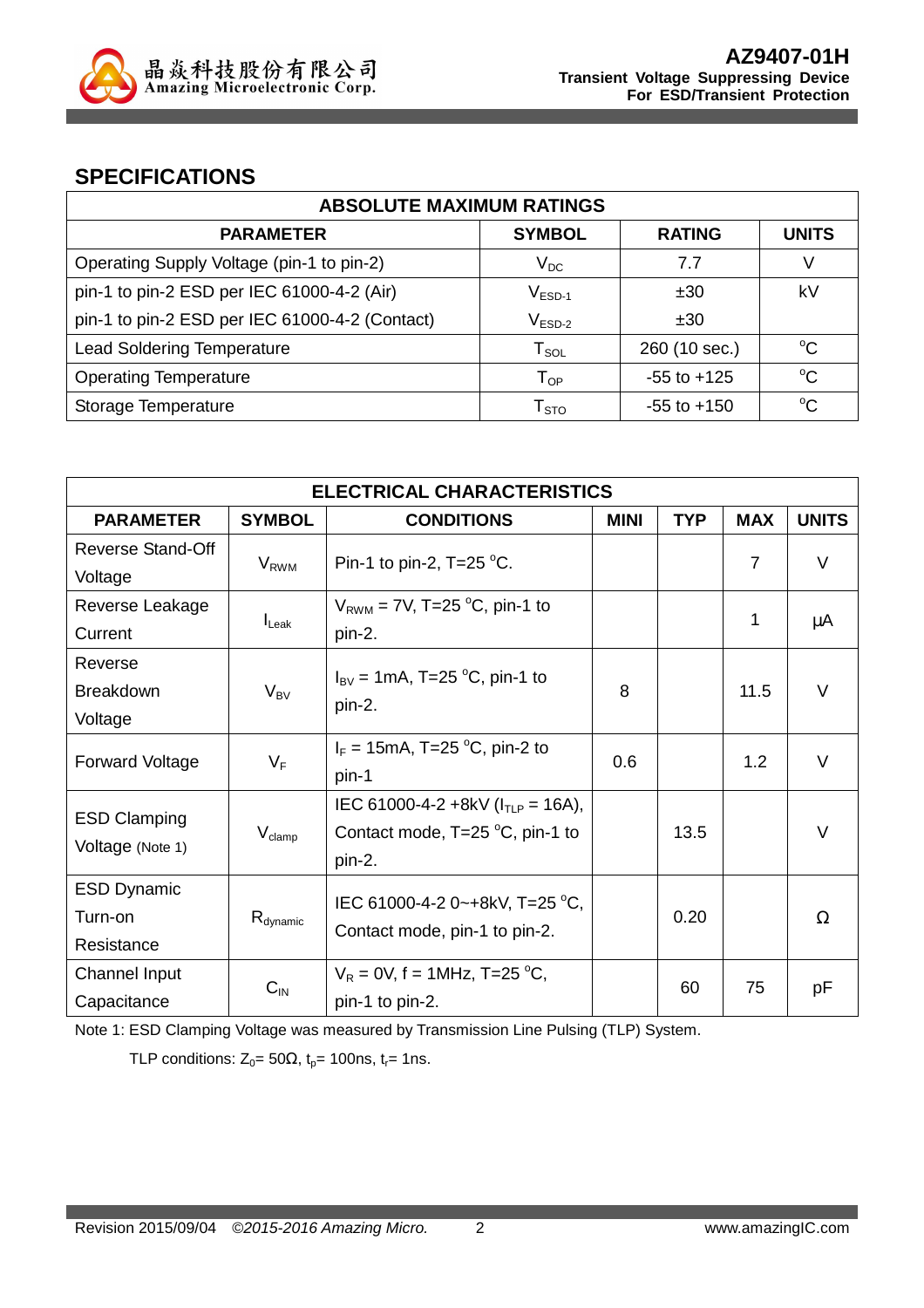

# **Typical Characteristics**



Typical Varaiation of C<sub>IN</sub> vs. V<sub>IN</sub> **80 f = 1MHz, T = 25**°**C70 Pin-1 to Pin-2 60** Input Capacitance (pF) **Input Capacitance (pF) 50 40 30 20 10 0 0 1 2 3 4 5 6 7 Input Voltage (V)**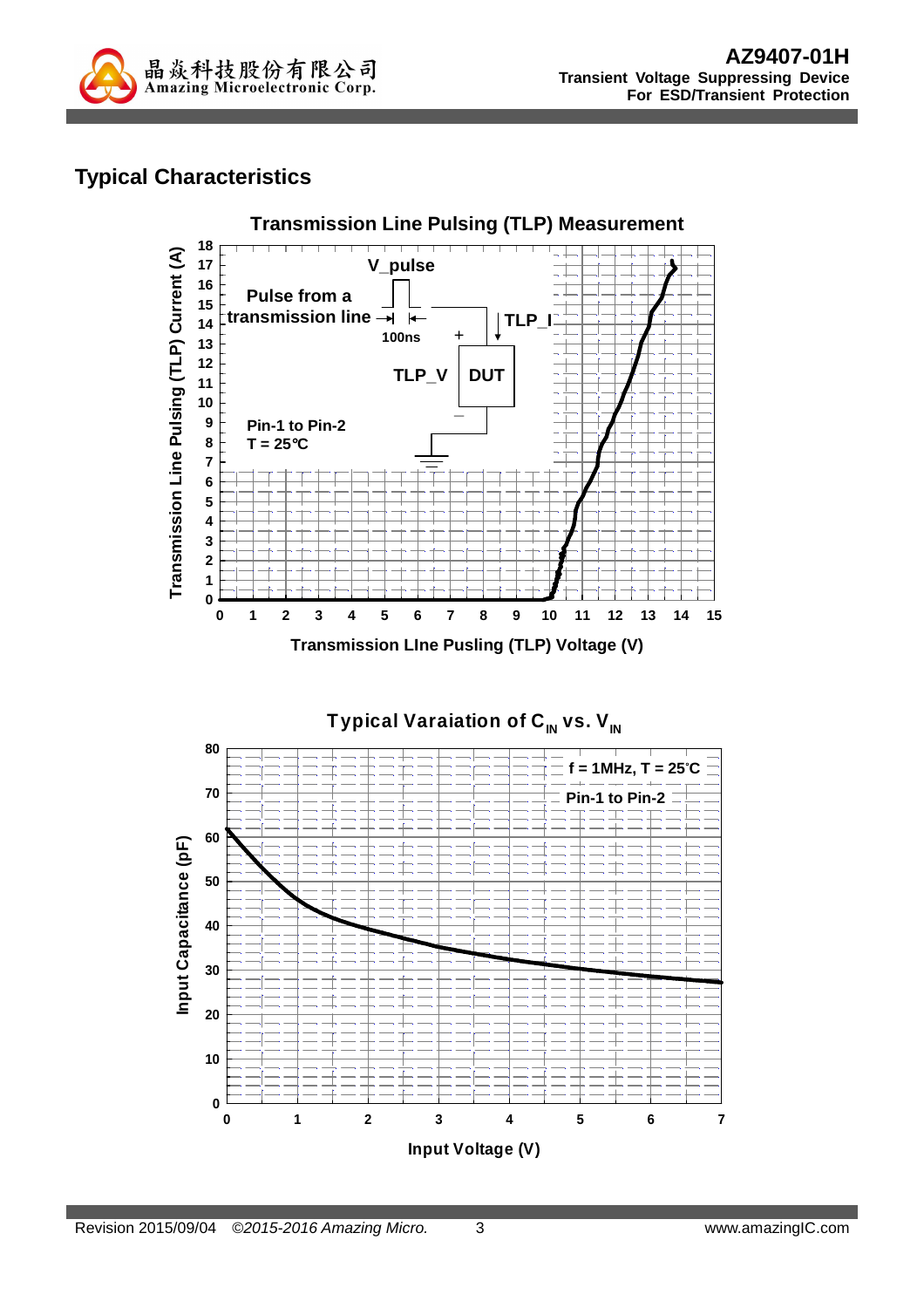

# **Applications Information**

The AZ9407-01H is designed to protect one line against System ESD/Lightning pulses by clamping them to an acceptable reference.

The usage of the AZ9407-01H is shown in Fig. 1. Protected lines, such as data lines, control lines, or power lines, are connected at pin 1. The pin 2 should be connected directly to a ground plane on the board. All path lengths connected to the pins of AZ9407-01H should be kept as short as possible to minimize parasitic inductance in the board traces.

In order to obtain enough suppression of ESD induced transient, good circuit board is critical. Thus, the following guidelines are recommended:

- Minimize the path length between the protected lines and the AZ9407-01H.
- Place the AZ9407-01H near the input terminals or connectors to restrict transient coupling.
- The ESD current return path to ground should be kept as short as possible.
- Use ground planes whenever possible.
- NEVER route critical signals near board edges and near the lines which the ESD transient easily injects to PCB internal circuit.



**Fig. 1 ESD protection scheme by using AZ9407-01H.**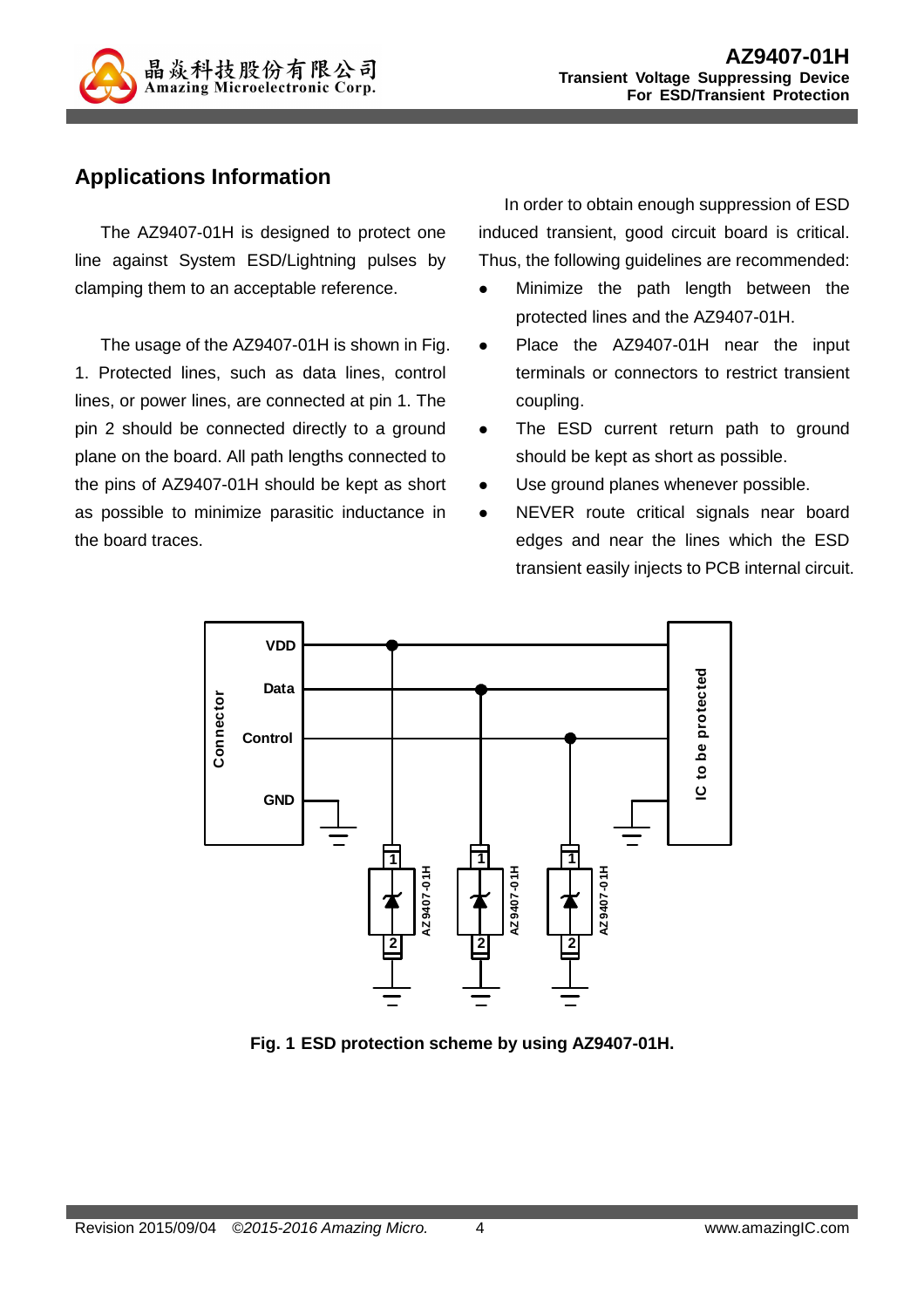

**Mechanical Details SOD-523 PACKAGE DIAGRAMS**  TOP VIEW **DbE E1 Signal Pin Indication** SIDE VIEW **A C**

#### **PACKAGE DIMENSIONS**

| <b>Symbol</b>  |      | <b>Millimeters</b> |       | <b>Inches</b> |
|----------------|------|--------------------|-------|---------------|
|                | MIN. | MAX.               | MIN.  | MAX.          |
| A              | 0.5  | 0.77               | 0.020 | 0.030         |
| b              | 0.25 | 0.35               | 0.010 | 0.014         |
| C              | 0.08 | 0.2                | 0.003 | 0.008         |
| D              | 0.7  | 0.9                | 0.028 | 0.035         |
| Е              | 1.1  | 1.3                | 0.043 | 0.051         |
| E <sub>1</sub> | 1.5  | 1.7                | 0.059 | 0.067         |

**LAND LAYOUT**



Notes:

This LAND LAYOUT is for reference purposes only. Please consult your manufacturing partners to ensure your company's PCB design guidelines are met.

# **MARKING CODE**



s = Device Code  $X =$  Date Code

| <b>Part Number</b> | <b>Marking Code</b> |  |
|--------------------|---------------------|--|
| AZ9407-01H         | sX                  |  |
| (Green Part)       |                     |  |

Note : Green means Pb-free, RoHS, and Halogen free compliant.